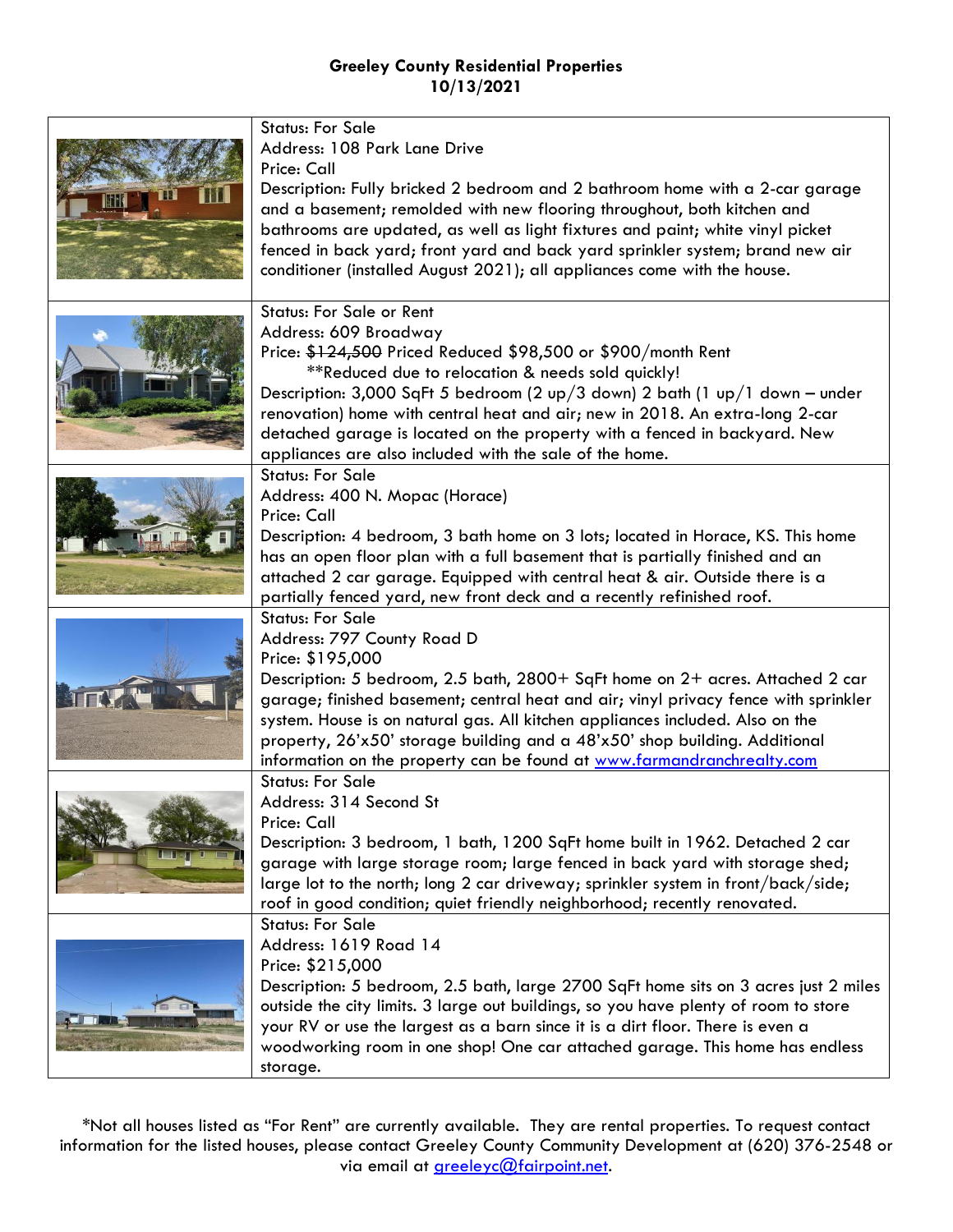|             | <b>Status: For Sale</b>                                                                                                                                                |
|-------------|------------------------------------------------------------------------------------------------------------------------------------------------------------------------|
|             | Address: 306 E Newton                                                                                                                                                  |
|             | Price: Call                                                                                                                                                            |
|             | Description: 3 bedroom, 1.5 bath mobile home. This older home has been used for                                                                                        |
|             | hunters' lodging for the past several years. It does have central heat and air.                                                                                        |
|             | Partially furnished.                                                                                                                                                   |
|             | <b>Status: For Sale</b>                                                                                                                                                |
|             | Address: 920 Adam Dr                                                                                                                                                   |
|             | Price: Call                                                                                                                                                            |
|             | Description: 5 bedroom, 3 bathroom, 1450 SqFt home located on a cul-de-sac.                                                                                            |
|             | New home; built in 2015 with a basement, central heat & air and a fenced yard                                                                                          |
|             | with sprinkler system. An additional, separate, small garage is also on the                                                                                            |
|             | property.<br><b>Status: For Sale</b>                                                                                                                                   |
|             | Address: 201 Glick St                                                                                                                                                  |
|             | Price: \$56,000                                                                                                                                                        |
|             | Description: 1 bedroom, 1 bath home on 3 lots. Stucco home that has been                                                                                               |
|             | completely remodeled; including new windows, new central heat & air, and new                                                                                           |
|             | hot water heater. Full unfinished basement; was properly supported and plumbing                                                                                        |
|             | rough-ins installed at time of remodel, just needs finishing as desired. All furniture                                                                                 |
|             | and appliances are included in price.                                                                                                                                  |
|             | <b>Status: For Sale</b>                                                                                                                                                |
|             |                                                                                                                                                                        |
|             | Address: 321 East Greeley Avenue                                                                                                                                       |
|             | Price: \$85,000                                                                                                                                                        |
|             | Description: Move-in ready. 2 bedroom, 1 & $\frac{1}{2}$ bath, spacious family room with                                                                               |
|             | eat-in kitchen, dining/bonus room could be a $3rd$ bedroom. New wood laminate                                                                                          |
|             | flooring in kitchen, ceramic tiled foyer & bathroom. Handicap accessible ramp at                                                                                       |
|             | back door. Side-by-side refrigerator with ice and water in door. Double paned                                                                                          |
|             | updated windows, updated/new exterior doors. Crown molding throughout.                                                                                                 |
|             | Oversized detached 2 car garage, attached carport with installed garage door                                                                                           |
|             | openers. Attached back patio/carport with extra parking, small equipment shed on<br>corner lot with sprinkler system. Partially fenced yard. Recently painted exterior |
|             | and interior. New roof is being installed on all buildings. All appliances convey.                                                                                     |
|             | <b>Status: For Rent</b>                                                                                                                                                |
|             | Address: 305 Plumb                                                                                                                                                     |
|             | Price: Call                                                                                                                                                            |
|             | Description: 2 bedroom 1 bath home with an additional room for an office and                                                                                           |
|             | fenced in yard. Fireplace/furnace and window A/C units.                                                                                                                |
|             | Status: For Sale or Rent                                                                                                                                               |
|             | Address: 117 E. Lawrence                                                                                                                                               |
| Fri V<br>44 | Description: 3 bedroom, 2 bath house. 1,224 sq. feet with central heat and air and<br>a fenced yard. Has a one-car detached garage. Owner financing is available.      |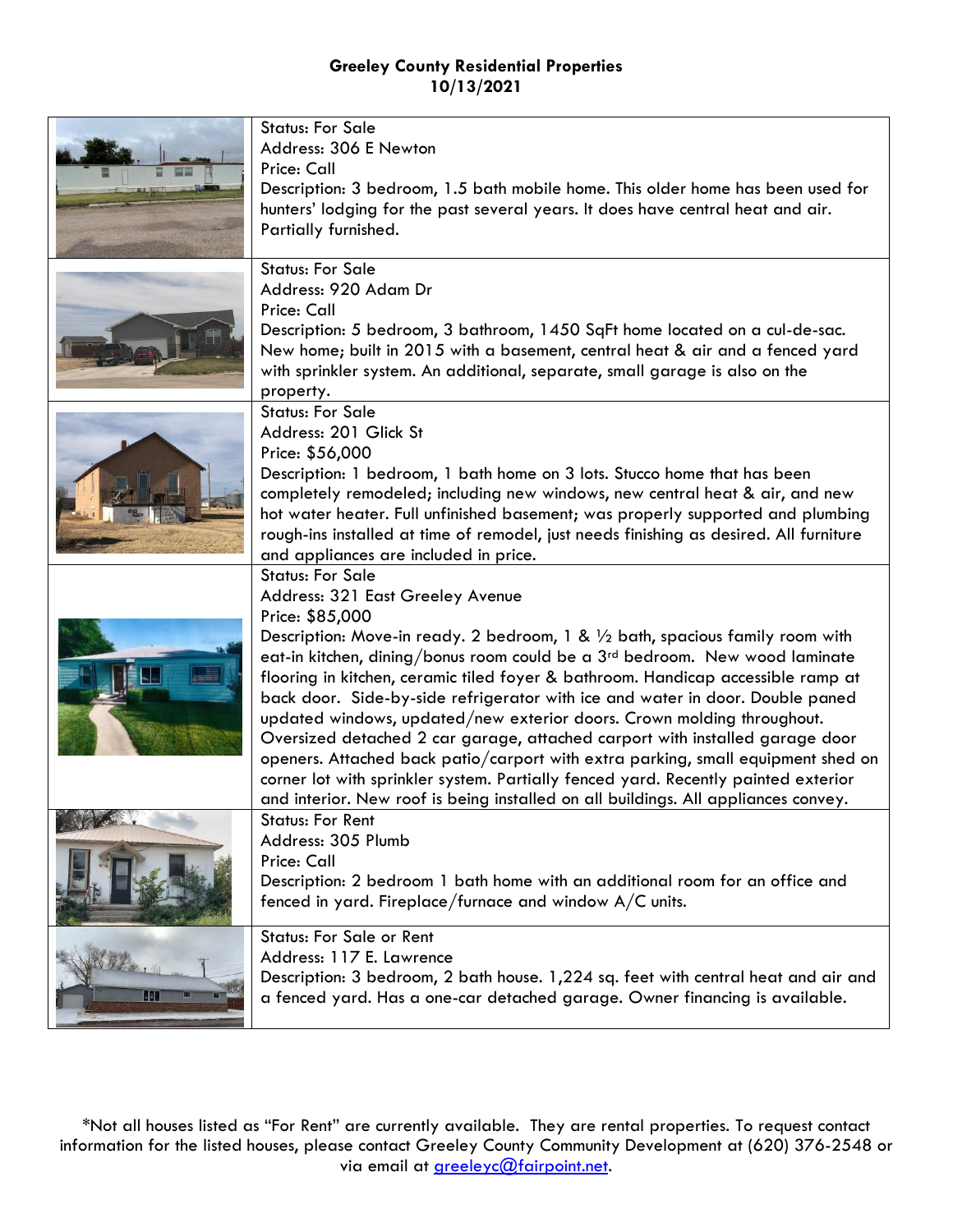| Status: For Sale - Serious Inquiries Only<br>Address: 317 E. Greeley                                                                                                |
|---------------------------------------------------------------------------------------------------------------------------------------------------------------------|
| Price: \$65,000<br>Description: 2 bedroom, 1 bath living room, dining room, kitchen, and storage room                                                               |
| upstairs. Two (2) rooms downstairs. All appliances and living room furniture                                                                                        |
| included. Central heat and air. Detached garage.                                                                                                                    |
| <b>Status: For Sale Only</b><br>Address: 114 Park Lane                                                                                                              |
| Price: Call for information                                                                                                                                         |
| Description: 4 bedrooms (2 up, 2 down), 3 bath (2 up, 1 down) 2,321 sq. foot brick                                                                                  |
| home with a finished basement and a three-car attached garage. Newly<br>remodeled open floor plan home with modern fixtures, a master bedroom and                   |
| bath with a spa tub, and an extra-large family room upstairs, TV and game room                                                                                      |
| in the basement. Features central heat and air (CHA), a sprinkler system, a tree-                                                                                   |
| lined back yard, on a corner lot.<br><b>Status: For Sale or Rent</b>                                                                                                |
| Address: 422 4th Street                                                                                                                                             |
| Price: Call                                                                                                                                                         |
| Description: 3 bedroom, 1 bath house. CHA, fenced back yard and detached<br>garage                                                                                  |
| <b>Status: For Rent</b>                                                                                                                                             |
| Address: Francis St. near Ohio St.                                                                                                                                  |
| Price: Call                                                                                                                                                         |
| Description: 2 bedroom trailer house in Horace.                                                                                                                     |
|                                                                                                                                                                     |
| <b>Status: For Sale Only</b><br>Address: 516 Second Street                                                                                                          |
| Price: \$45,000 or best offer                                                                                                                                       |
| Description: 3 bedroom, 1.5 bath home on 3 lots. Living room, dining room, kitchen.                                                                                 |
| Also, small front yard and detached garage.                                                                                                                         |
|                                                                                                                                                                     |
| <b>Status: For Sale</b><br>Address: 515 Third Street                                                                                                                |
| Price: \$69,500                                                                                                                                                     |
| Description: 3 bedroom, 2 bath house with an attached garage (long enough for 2                                                                                     |
| cars), CHA, fenced back yard, and no basement. Has a sprinkler system.<br><b>Status: For Sale</b>                                                                   |
| Address: 713 4 <sup>th</sup> Street (MUST BE MOVED)                                                                                                                 |
| Price: \$10,800                                                                                                                                                     |
| Description: 2 bedroom, 1 bath single-wide trailer with washer, dryer, brand new<br>stove and brand new refrigerator. Has upgrades in the kitchen and a new heater. |
| Must be moved.                                                                                                                                                      |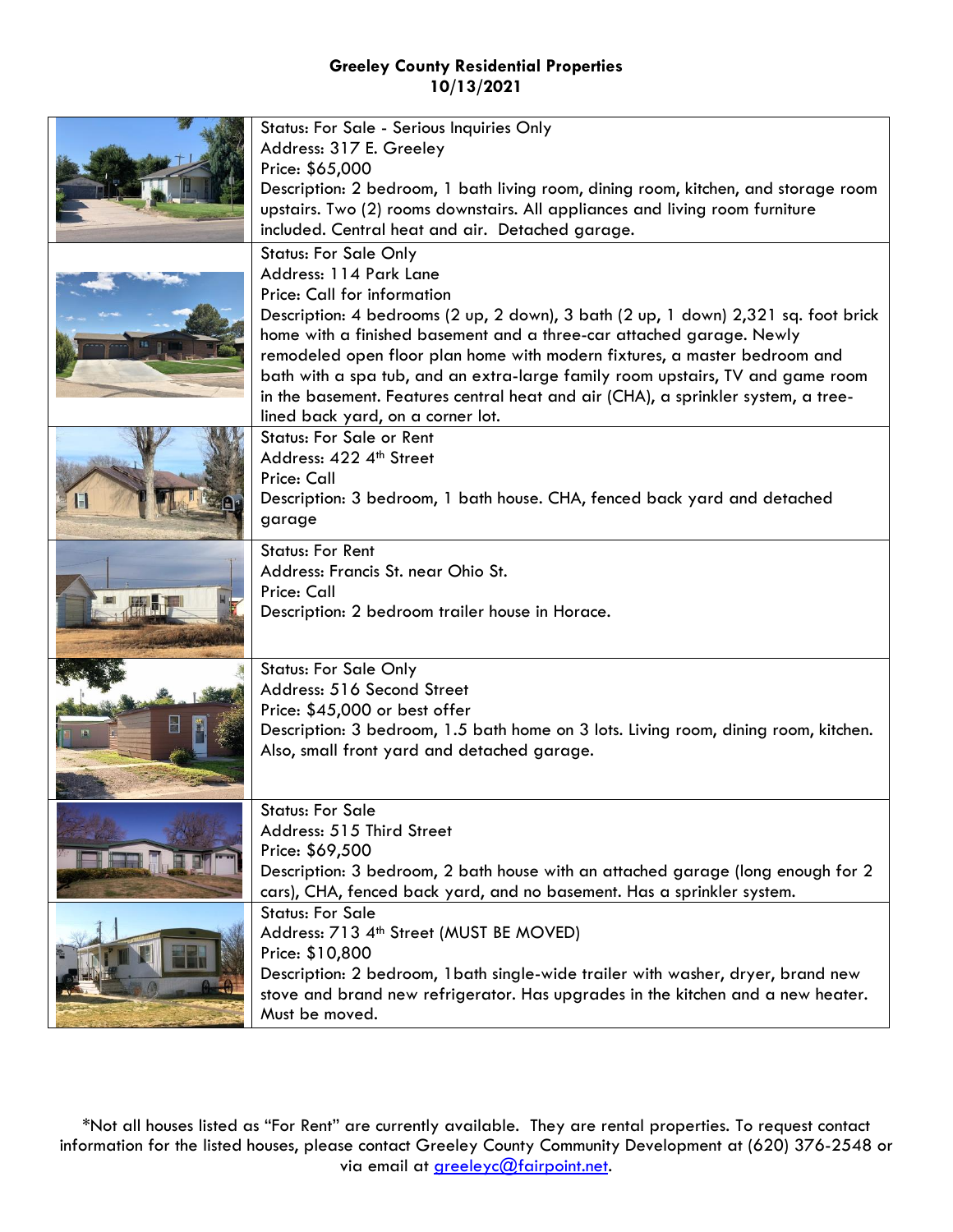|                      | <b>Status: For Rent</b><br>Address: 624 Peters<br>Price: \$600/month<br>Description: 2 bedroom, 1 bath house located across from the high school, has new<br>cabinets in the kitchen and a basement.                                                                                                                                                                                                                                               |
|----------------------|----------------------------------------------------------------------------------------------------------------------------------------------------------------------------------------------------------------------------------------------------------------------------------------------------------------------------------------------------------------------------------------------------------------------------------------------------|
|                      | <b>Status: For Sale</b><br>Address: 404 Fourth St<br>Description: 5 bedroom, 3 bath home. Has basement, CHA and a fenced yard.<br>Oversized garage.                                                                                                                                                                                                                                                                                                |
|                      | <b>Status: For Rent or Sale</b><br>Address: 318 Newton<br>Description: 3 bedroom, 2 bath mobile home, open living room, kitchen. Unattached<br>garage, fenced in yard.                                                                                                                                                                                                                                                                             |
|                      | <b>Status: For Sale</b><br>Address: 323 Martin<br>Price: Call<br>Description: 4 bedroom, 1 bath house (2 bedrooms up, 2 down) on 3 lots. Partially<br>fenced yard with a 1 car detached garage.                                                                                                                                                                                                                                                    |
|                      | <b>Status: For Sale</b><br>Address: 216 Third<br>Price: \$50,000<br>Description: 5 bedroom, 2 bath home, CHA, carport, large fenced in yard                                                                                                                                                                                                                                                                                                        |
|                      | <b>Status: For Sale</b><br>Address: 710 Ohio Street, Horace<br>Price: \$92,500 negotiable<br>Description: 3 bedroom, 2 bath, 1232 SqFt manufactured home; sells with<br>appliances; central heat and air. Located on 12 lots (approx. 42,000 SqFt); North<br>end of Horace. Detached 18x21 garage, 10x16 outbuilding.                                                                                                                              |
| <b>MITTEN LETANG</b> | <b>Status: For Sale</b><br>Price: Call<br>Address: 517 E. Greeley<br>Description: 3 bedroom, 2 bath, 3-car oversized garage, full unfinished basement,<br>central heat and air, tank less water heater, new construction                                                                                                                                                                                                                           |
|                      | <b>Status: For Rent</b><br>Address: Corner of Fourth & Newton Streets, Tribune<br>Price: \$750/month plus \$350 security deposit<br>Description: Newly constructed duplexes, 910 SqFt apartments. Each 2 bedroom, 1<br>bath with kitchen appliances included. Laundry room, tenant provides washer and<br>dryer. Each unit will have a designated covered carport and enclosed storage unit.<br>All yard maintenance and snow removal is included. |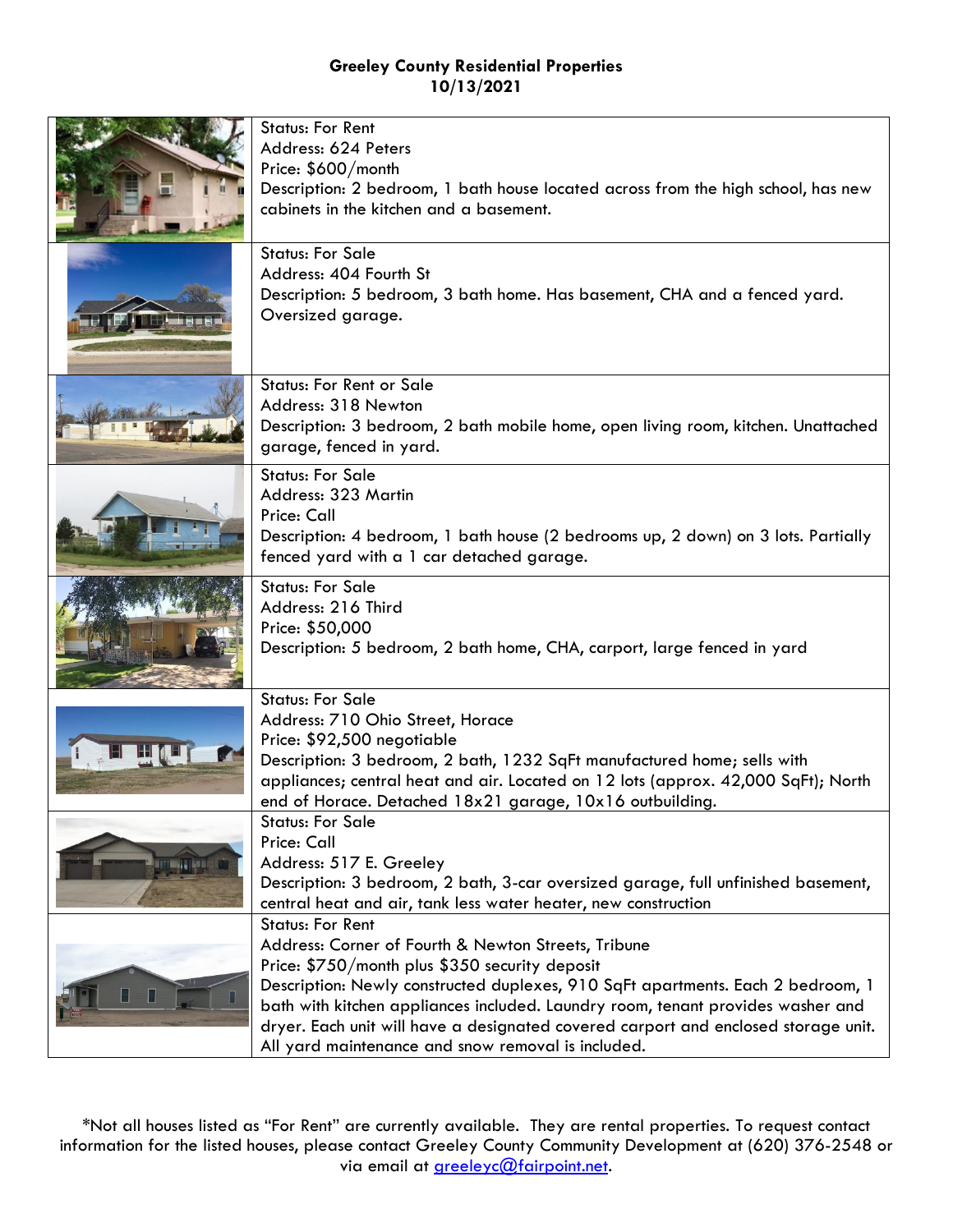| <b>Status: For Sale or Rent</b><br>Address: Corner of Main and Texas in Horace<br>Description: Double-wide mobile unit, 3 bedroom, 2 bathroom, Central Air and<br>Heating.                                                                                                                                                                                                                                                                                                                                                                                                                                         |
|--------------------------------------------------------------------------------------------------------------------------------------------------------------------------------------------------------------------------------------------------------------------------------------------------------------------------------------------------------------------------------------------------------------------------------------------------------------------------------------------------------------------------------------------------------------------------------------------------------------------|
| <b>Status: For Rent</b><br>Address: 716 Glick<br>Description: 4 bedroom duplex, close to school                                                                                                                                                                                                                                                                                                                                                                                                                                                                                                                    |
| <b>Status: For Rent</b><br>Address: 308 Ohio, Horace, KS<br>Description: 2 bedroom manufactured home, 1 bath.                                                                                                                                                                                                                                                                                                                                                                                                                                                                                                      |
| <b>Status: For Sale &amp; Rent</b><br>Address: 523 Second Street<br>Description: Multi-family housing unit featuring (2) 1-bedroom finished apartments,<br>and (2) 2-bedroom 1 bath apartments. The south apartment is a one bedroom, one<br>bath apartment with a full kitchen, a storage lean-to, and a washer and dryer<br>combo. The middle apartment is a one bedroom, $\frac{3}{4}$ bath apartment which has<br>been plumbed for a washer and dryer. This apartment also features access to a<br>large basement for storage. The two north units are 2-bedroom, 1 bath units and<br>have all utilities paid. |
| <b>Status: For Rent</b><br>Address: North of Don Moore<br>Price:<br>Description: 2 bedroom, 1 bath                                                                                                                                                                                                                                                                                                                                                                                                                                                                                                                 |